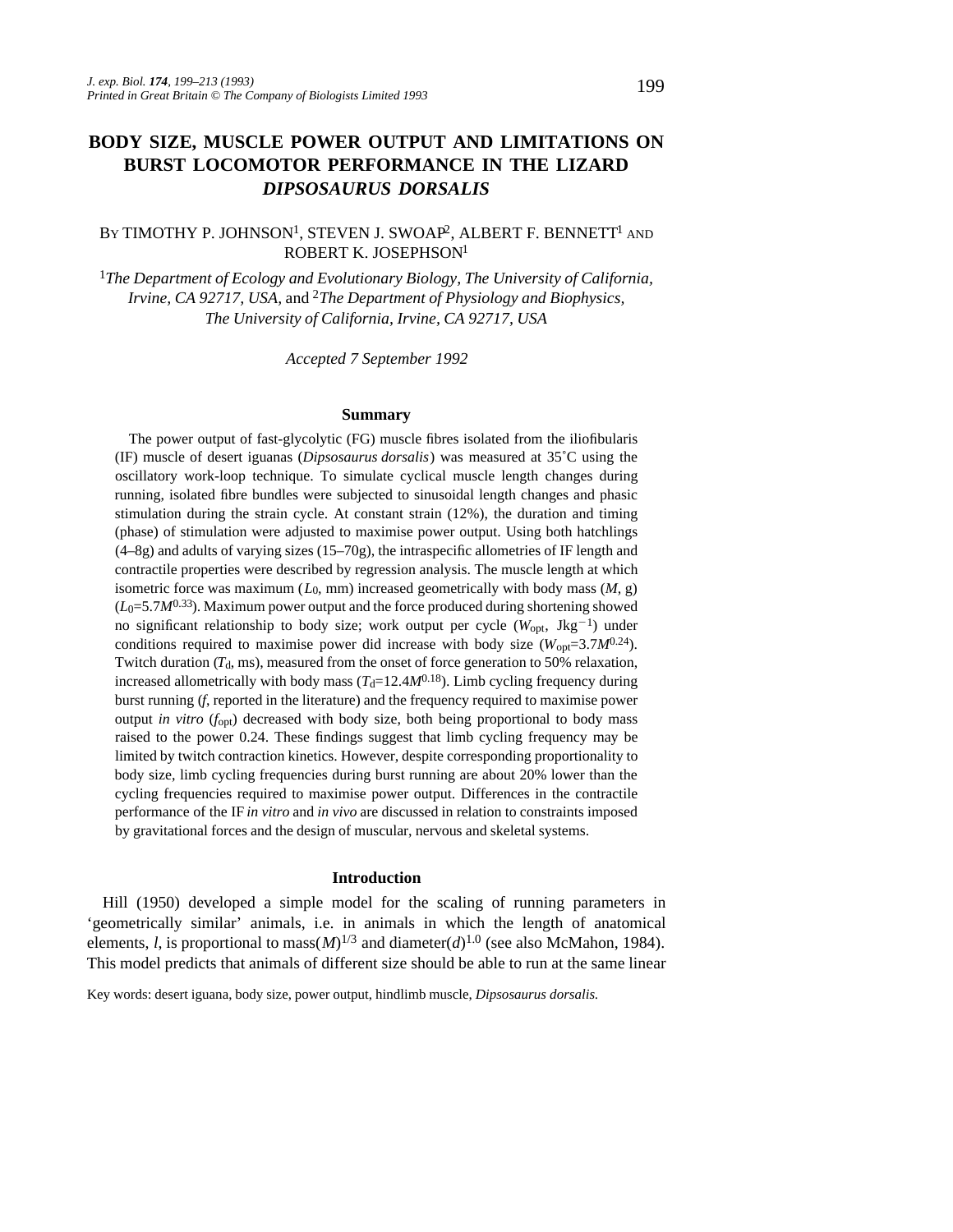speed and jump the same height. A few studies are in agreement with the theoretical expectations of this model. For example, maximal running speed and interspecific differences in body size are independent within three orders of mammals (Artiodactyla, Carnivora and Rodentia) and within three families of lizards (Iguanidae, Scinidae, Teiidae) (Garland 1982, 1983). However, in most studies maximal running speed is massdependent, larger animals being able to run faster than smaller animals (reviewed in Schmidt-Nielsen, 1984). The maximum burst speeds of a number of lizard species have been shown to increase with body size (positive allometry) within a single species (Huey, 1982; Garland, 1982; Huey and Hertz, 1982; Hertz *et al.* 1983; Losos *et al*. 1989; Snell *et al.* 1988) and amongst species of a single genus (Losos, 1990). For example, the maximum burst speed of the agamid, *Stellio stellio* is proportional to the body mass to the 1/3 power (Huey and Hertz, 1982). In contrast, in two species of iguana, *Ctenosaura similis* (Garland, 1985) and *Dipsosaurus dorsalis* (Marsh, 1988), maximum sprint speed is relatively independent of size from hatchlings to fully grown adults.

McMahon (1974, 1975) proposed that animals do not scale geometrically but rather maintain 'static stress similarity' ( $l \propto d^{1/2}$  or  $M^{1/5}$  and speed  $\propto M^{2/5}$ ) or 'elastic similarity'  $(l \propto d^{2/3}$  or  $M^{1/4}$  and speed  $\propto M^{1/5}$ ), whereby animals of increasing size thicken their proportions, preventing 'buckling' under lateral displacement of the body. The speed at the trot–gallop transition point, believed to be a 'physiologically equivalent' speed for different-sized animals, has been reported to scale according to elastic similarity in mammals (Heglund *et al*. 1974; Pennycuick, 1975). In contrast, in a review of data for maximal running speeds (MRS) in terrestrial mammals, Garland (1983) found that MRS scales as  $M^{0.17}$ . This exponent is in agreement with Gunther's (1975) model of 'dynamic similarity', whereby homologous parts of different-sized animals experience similar net forces.

Few studies have attempted to determine adjustments in muscle contractile properties that may accompany size-dependent changes in locomotor behaviour. The maximum shortening velocity (*V*max) of fast-glycolytic (FG) fibres (recruited for burst speed running) is nearly independent of body size ( $V_{\text{max}} \propto M^{0.07}$ ) among mammals (Rome *et al.* 1990). *V*max and the velocity of shortening required for maximum power output are essentially independent of body size in fast muscle fibres isolated from dogfish (*Scyliorhinus canicula*; Curtin and Woledge, 1988), salamanders (*Ambystoma tigrinum*; Bennett *et al.* 1989) and desert iguanas (*Dipsosaurus dorsalis*; Marsh, 1988). Interestingly, a positive allometric relationship between twitch duration and body size has been demonstrated in fish (Wardle, 1975; Archer *et al*. 1990; Altringham and Johnston, 1990), lizards (Marsh, 1988) and amphibians (Bennett *et al.* 1989). Altringham and Johnston (1990) found that the cycle frequency required to maximise power output from fast-twitch fibres during repetitive contractions decreased with body size in cod (*Gadus morhua*). These changes were correlated with an increase in twitch duration and with developmental changes in the pattern of innervation of these muscle fibres (Altringham and Johnston, 1990; Archer *et al.* 1990). An increase in twitch duration is probably due largely to a decrease in the rate of muscle deactivation; the initial activation processes are sufficiently rapid that they govern only a small part of the total twitch duration (Josephson, 1975; Cannell, 1986; Marsh, 1990). Increased rates of deactivation are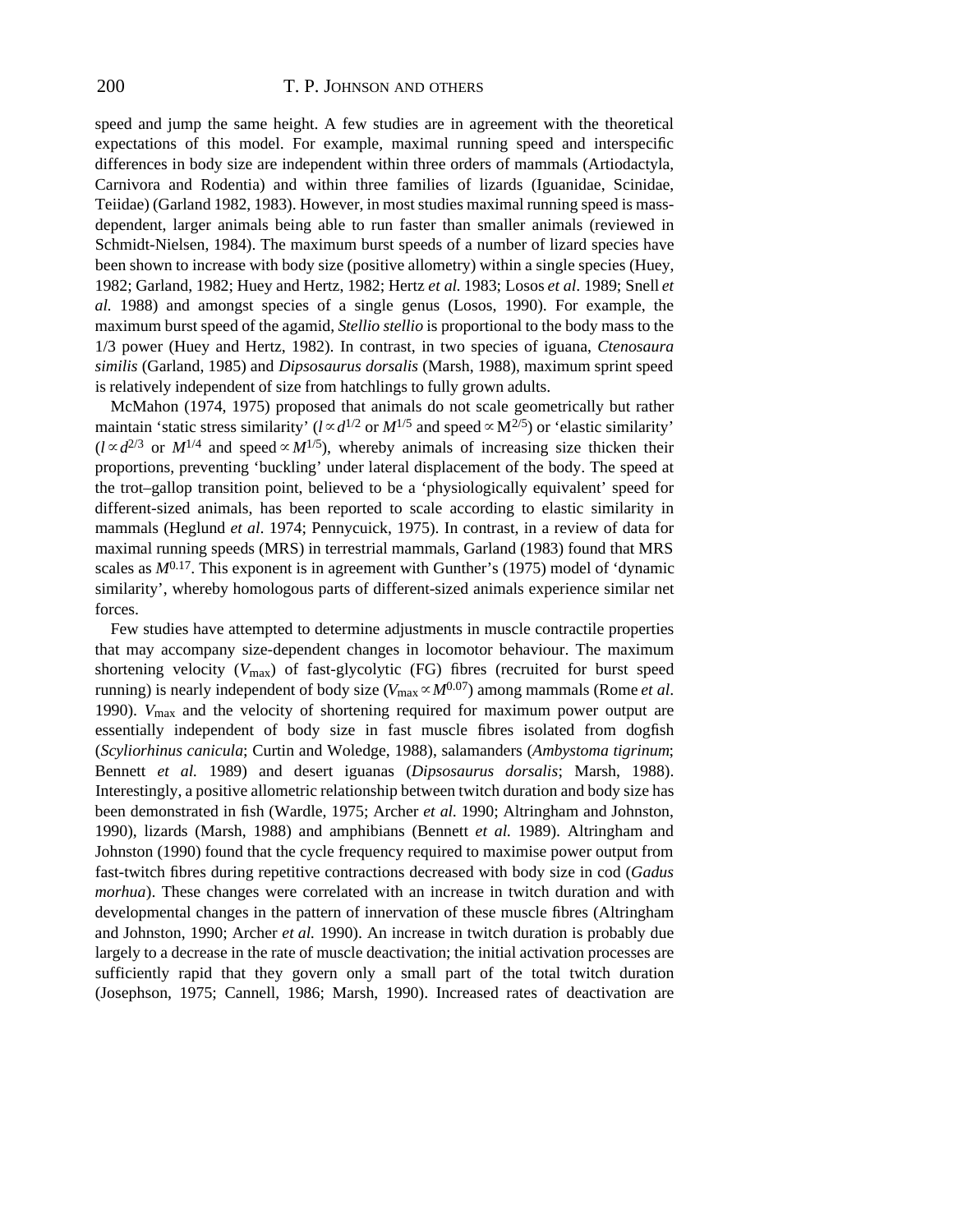achieved through factors influencing the time course of  $Ca^{2+}$  regulation (Ready, 1986). For example, in fast muscle fibres of the insect *Neoconocephalus robustus* an increase in twitch duration during development is correlated with an increase in the ratio of myofibril volume to that of sarcoplasmic reticulum and T-tubules (Josephson and Young, 1987).

This study examines the match between the allometry of running speed and muscle contractile kinetics in the desert iguana *Dipsosaurus dorsalis*. Burst locomotion in this lizard is powered by fast muscle fibres (Jayne *et al.* 1990). The iliofibularis muscle is important in femoral retraction and crural flexion of the hindlimb during locomotor activity (Snyder, 1954; Jayne *et al*. 1990). It contains approximately 70% fast glycolytic fibres (FG) in this species (Gleeson *et al.* 1980). Size-dependent changes in the twitch contraction kinetics of these muscle fibres are associated with changes in burst limb cycling frequency (Marsh, 1988). In a companion study (Swoap *et al*. 1993), we found that there is a correlation between twitch duration at low body temperatures and the cycle frequency required to maximise power output during oscillatory work. The goal of the following study was to determine whether the changes in twitch contraction kinetics with body size are reflected in changes in the operating frequency of the muscle at which mechanical power output is maximal.

#### **Materials and methods**

## *Animals*

Desert iguanas, *Dipsosaurus dorsalis* Hallowell, were captured near Palm Springs, California, in June–August 1991. Adults and juvenile animals weighed 15–70g and hatchlings 4–5g. Animals were maintained under natural light regimes (8h dark; 16h light) in glass aquaria with a heat source and shelter to permit behavioural thermoregulation. Food consisted of green leafy material and protein supplements supplied *ad libitum*. The sides of the aquaria were sprayed twice a week with water to prevent dehydration. Animals were maintained for up to 21 days prior to experimentation. No significant differences were observed in the results from fresh specimens and those maintained for up to 3 weeks.

### *Muscle fibre preparation*

Animals were anaesthetized using halothane vapour, weighed and subsequently killed by decapitation. The skin from the pelvic region and hindlimbs was removed and the body immersed in Ringer's solution containing  $145$ mmol $1^{-1}$  NaCl,  $4$ mmol $1^{-1}$  KCl,  $20$ mmol l<sup>-1</sup> NaHCO<sub>3</sub>, 1mmol l<sup>-1</sup> MgCl<sub>2</sub>, 2.5mmol l<sup>-1</sup> CaCl<sub>2</sub> and 11mmol l<sup>-1</sup> glucose, pH7.5 at 35˚C (modified from Marsh and Bennett, 1985). The iliofibularis (IF) muscle was removed along with the distal tendon and a portion of the connected pelvis (see Swoap *et al*. 1993 for details). Both limbs were dissected to provide two preparations in case the first failed; only one preparation from each animal was used in the analyses. The red region of the IF containing slower muscle fibre types was removed and discarded to leave only fast-twitch, glycolytic fibres (FG). Surgical silk was used to attach the section of pelvis to the transducer and the distal tendon to a hook and small gold chain for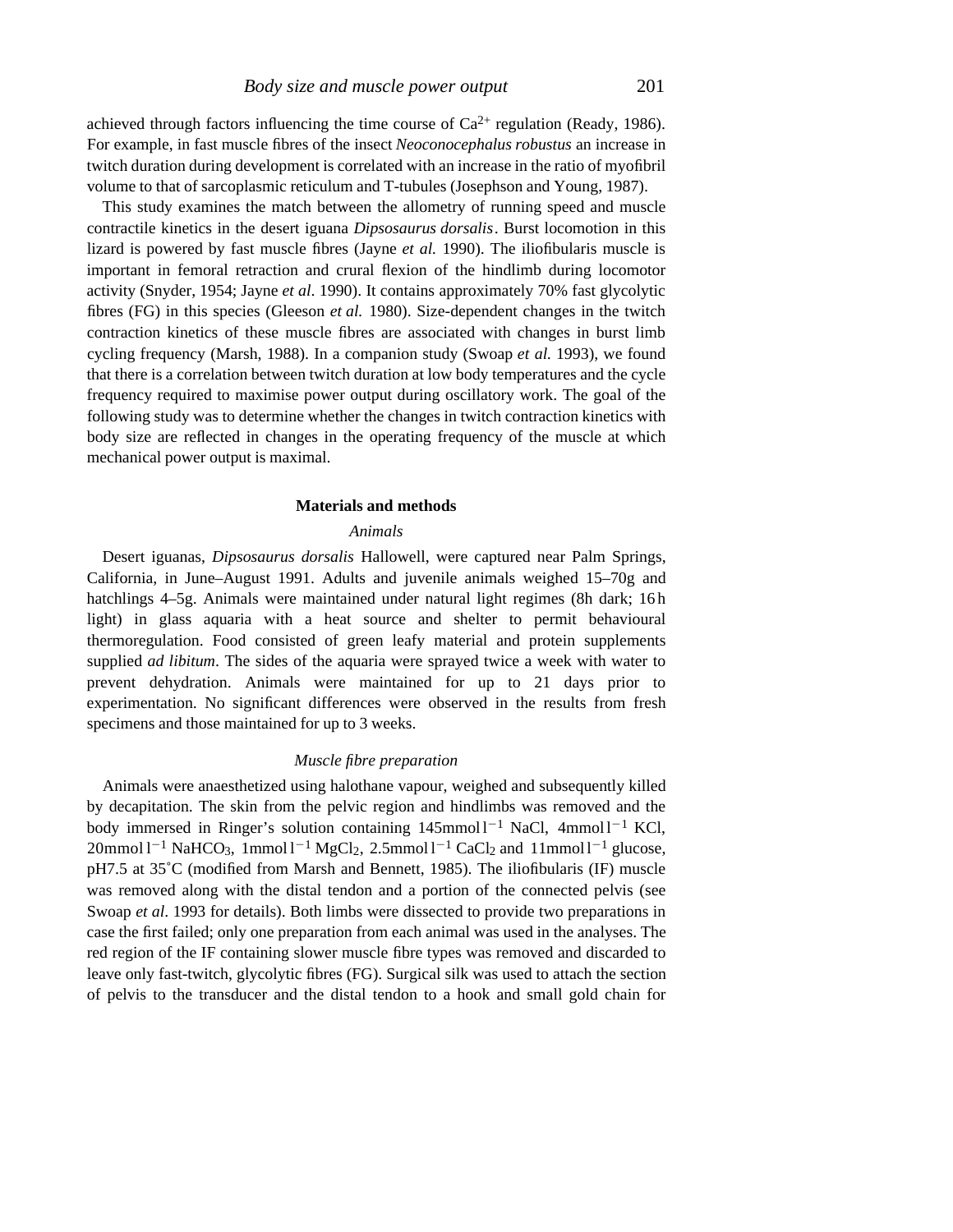attachment to the ergometer used for length control. The pH of the Ringer in the chamber was maintained at 7.4–7.6 by bubbling with 95%  $O<sub>2</sub>$ :5%  $CO<sub>2</sub>$ .

#### *Apparatus*

The muscle was mounted in a small Perspex chamber containing 20ml of Ringer. The temperature of the Ringer was controlled  $(\pm 0.1^{\circ}C)$  using a heating element and cooling coil incorporated into the chamber. The muscle bundles were suspended between a force transducer below and an ergometer servo control unit above. Force was measured using a transducer consisting of Entran strain gauges (ESU-060-100) attached to either side of a stainless-steel bar (sensitivity  $10 gV^{-1}$ ). Muscle length was controlled using an ergometer (Cambridge Technology 300H, Cambridge, MA, USA) mounted on an adjustable arm. The frequency and magnitude of imposed length fluctuations (strain) and the timing of stimulation in relation to the strain cycle (phase) were controlled with custom-designed hardware. Preparations were stimulated using platinum electrodes lying either side of the fibre bundles connected to a Grass S48 stimulator and current amplifier (in-house design). The control and output signals from the apparatus were collected and stored with a Metrabyte A/D board installed in an IBM-PC computer with in-house software.

### *Experimental protocol*

All contractile measurements were made at 35˚C, a temperature at which preparations are viable for many hours and produce close to maximum power output (see Swoap *et al*. 1993). Muscle fibre length (recorded to within 0.5mm) and stimulus strength and duration (typically 1ms and 20V) were adjusted to produce maximal twitch tension. The time from the onset of force to peak tension (time to peak tension,  $T_{PT}$ ), the time from the peak to 50% relaxation  $(R_{T1/2})$ , and the time from the onset of force to 50% relaxation (twitch duration,  $T_d$ ) were measured for the twitch. For measurements of oscillatory work, muscles were subjected to sinusoidal length changes and stimulated at a selected point (phase) in the strain cycle. The force and length records were then plotted to produce a 'loop', the area of which represented the work done in a single strain cycle (Josephson, 1985). Muscles were subjected to four cycles in each experimental run. Work per cycle stabilized by the third cycle, which was used for analyses. Trains of stimuli (1ms duration) were given at a frequency required to produce a maximum fused tetanus (typically 200–250Hz for adults, 300–350Hz for hatchlings). Power output was maximised at a range of cycle frequencies by varying the duration and timing (phase) of stimulation (see Johnson and Johnston, 1991). Experimental runs were performed at 10min intervals. Reproducible results were obtainable for many hours.

#### *Statistics*

Intraspecific allometries were determined from log-transformed values of the cycle frequency required to maximise power output (defined as the optimal cycle frequency, *f*opt), power output, work done per cycle, twitch contraction kinetics and muscle length. Regression lines were determined with the program SPSS (SPSS Inc., Michigan) from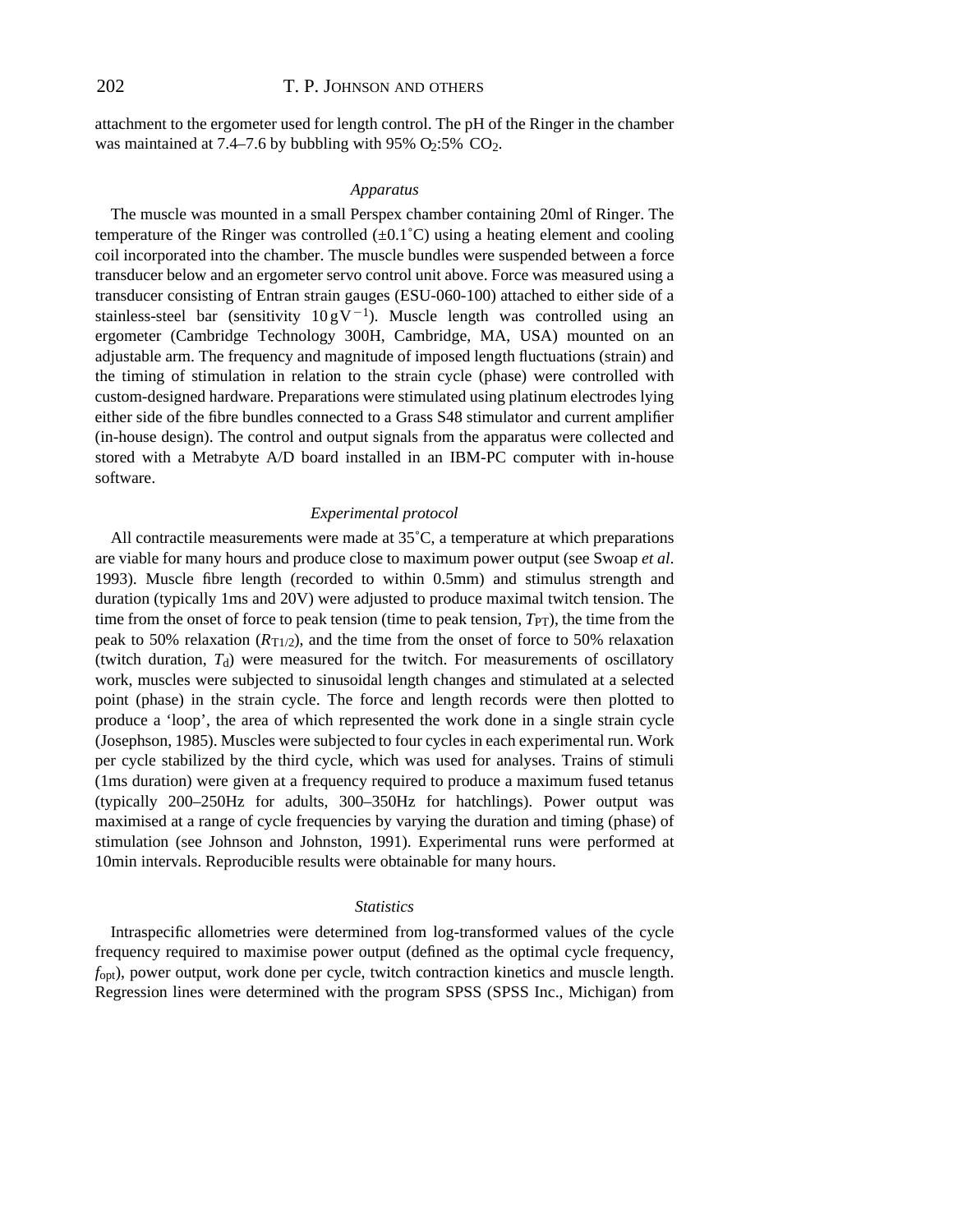standard least-squares regression [log(variable) on log(mass)] and *F*-statistics used to determine the significance of any underlying relationship (Sokal and Rohlf, 1981). In addition, reduced major axis (RMA) analysis was used to measure relationships between physiological variables and body size. RMA is considered by some to be a less biased approach for estimating slopes (Rayner, 1985; but see Marsh, 1988).

## **Results**

The results of the allometric analyses are summarised in Table 1. Twitch rise time  $(T_{PT})$  and duration  $T_d$  increase allometrically with body size ( $P<0.001$ ; Table 1; Fig. 1). Although the correlation between log*R*T1/2 and log*M* is not significant (Table 1; *r*=0.412, *P*=0.058; see also Marsh, 1988), a highly significant correlation existed between *R*T1/2 and body size before log-transformation (*r*=0.655, *P*<0.001). The length of the IF muscle at which isometric force is maximal (*L*0) increases with body size approximately in accordance with the model of geometric similarity (Hill, 1950), i.e. it increases in proportion to the body mass raised to the power 1/3 (Table 1). The results for regression analyses of twitch contraction kinetics (reduced major axis and standard least squares) are in close agreement with previous investigations on the same muscle in *Dipsosaurus* (Marsh and Bennett, 1985; Marsh, 1988).

Stride length  $(L<sub>s</sub>)$  and hindlimb length  $(L<sub>HL</sub>)$  are naturally related (Sukhanov, 1968; Garland, 1985; Losos, 1990). Both *L*s and *L*HL for *Dipsosaurus* scale similarly  $(L_s \propto M^{0.271}$  and  $L_{\text{HL}} \propto M^{0.289}$ ; Table 1 of Marsh, 1988). This similarity in scaling suggests that limb movements are similar in small and large animals and, therefore, so are the strain fluctuations of the IF during burst running. Preliminary observations showed that a strain of 12% (6% above and below resting length) produced maximum power output in muscles from hatchlings and adults over a wide range of cycle frequencies (see also Swoap *et al*. 1993). Therefore a strain of 12% was used in all work-loop measurements.

The power–frequency curves of the IF muscles have a well-defined maximum (Fig. 2). As body size increases, the cycle frequency at which power output is maximum decreases from around 23Hz in hatchlings (4–8g) to 10Hz in fully grown adults (60–70g;  $f_{\text{opt}}$ =34.9 $M_b$ <sup>-0.237</sup>, *P*<0.001; Figs 2 and 3). The proportional decrease in the optimal cycle frequency for power output with increasing animal size is almost identical to the decrease in limb cycling frequency (*f*) with increase in animal size ( $f=26.2M^{-0.238}$ ; Marsh, 1988), although absolute values differ (Fig. 3). Work per cycle for a given volume of muscle increases with body size (Fig. 4). Maximum mass-specific power output and the force measured at *L*0 during the shortening phase of the strain cycle, however, are independent of animal size (Figs 5 and 6). The average maximum power output was  $135\pm6.9$  W kg<sup>-1</sup> (S.E.,  $N=21$ ; 95% confidence limits 120–149  $Wkg^{-1}$ ). In Fig. 7, the possible effects of changes in the isometric properties on the work output of the muscle are shown, although it must be remembered that shortening-induced deactivation and stretch activation during muscle sinusoids will increase the capacity of the muscle to generate force during shortening (Josephson and Stokes, 1989).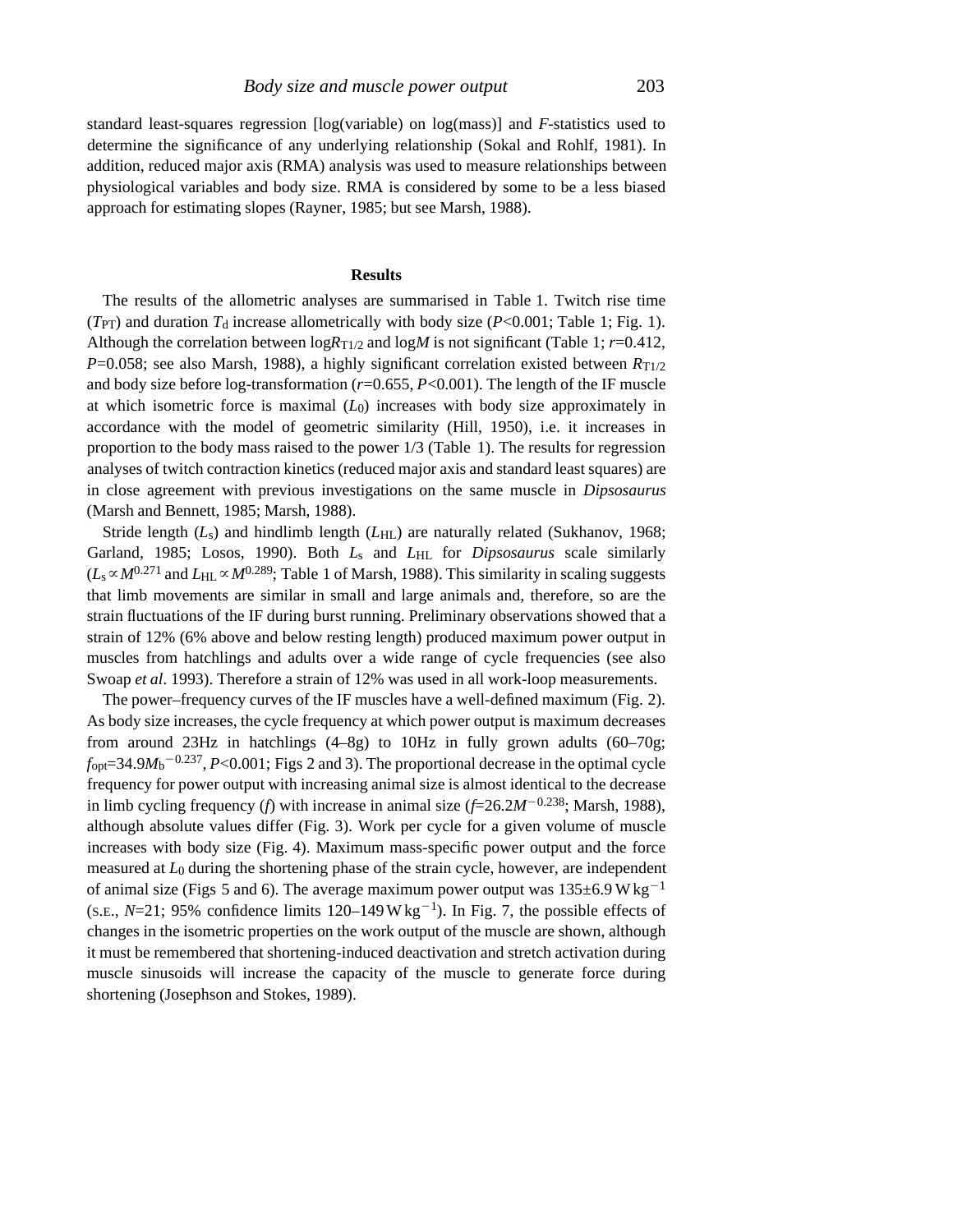|                                             |               | Regression ( $log$ ) on $logM$ ) |                           |      | Reduced major axis |                           |
|---------------------------------------------|---------------|----------------------------------|---------------------------|------|--------------------|---------------------------|
|                                             |               |                                  | $95\%$ confidence         |      |                    | $95\%$ confidence         |
| ĥ,                                          | a             | q                                | interval                  | a    | q                  | interval                  |
| Work loops                                  |               |                                  |                           |      |                    |                           |
| 0893<br>Optimal frequency (Hz)              | 349           | $-0.237$                         | $-0.181$ to $-0.293$      | 380  | $-0.266$           | $-0.209$ to $-0.338$      |
| 0.120<br>Aaximum power (Wkg <sup>-1</sup> ) | Š             |                                  |                           |      |                    |                           |
| 0699<br>Optimal work (J kg <sup>-1</sup> )  | 37            | 0.238                            | $0.121 \text{ to } 0.354$ | 28   | 0325               | 0.193 to 0.546            |
| 0.348<br>Tension (kNm <sup>-2</sup> )       | $\frac{8}{2}$ |                                  |                           |      |                    |                           |
| Twitch kinetics                             |               |                                  |                           |      |                    |                           |
| 0.735<br>$T_{\rm PT}$ (ms)                  | $\frac{6}{9}$ | 0.212                            | $0.121$ to $0.305$        | 54   | 0.290              | $0.183 \text{ to } 0.460$ |
| 0412<br>$R_{11/2}$ (ms)                     | Š             |                                  |                           |      |                    |                           |
| 0.722<br>$Td$ (ms)                          | 12.4          | 0.184                            | 0.102 to 0.266            | 10.0 | 0255               | $0.158 \text{ to } 0.343$ |
| Muscle length                               |               |                                  |                           |      |                    |                           |
| 0947<br>$L_0$ (mm)                          | 57            | 0330                             | 0.278 to 0.382            | 54   | 0349               | $0.298$ to $0.409$        |

Table 1. The results of regression analyses (least mean squares and reduced major axis) showing ontogenetic allometries for

## 204 T. P. JOHNSON AND OTHERS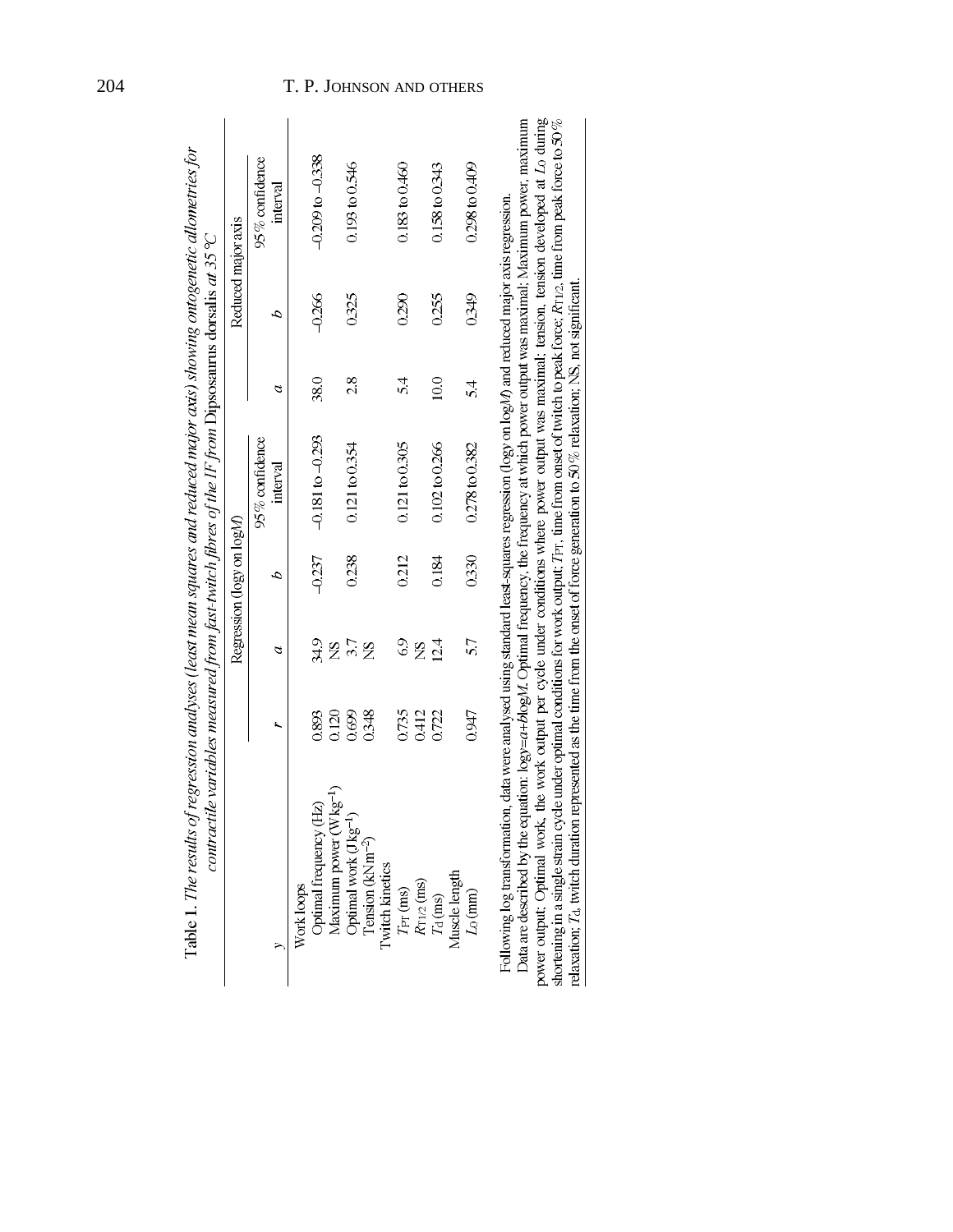### **Discussion**

# *Allometry of* V*max and twitch contraction kinetics*

Hill (1950) predicted that the maximum shortening velocity of a muscle ( $V_{\text{max}}$ ) and its shortening velocity during locomotory activity (*V*) should decrease in the same proportion as body size increases. Rome *et al*. (1988) examined the importance of the ratio of *V*/*V*max in slow muscle fibres of carp (*Cyprinus carpio*). They proposed that



Fig. 1. The relationship between twitch duration ( $T<sub>d</sub>$ , onset to 50% relaxation) and body size in *Dipsosaurus dorsalis*. The solid line is the least-squares regression line (equation in Table 1).



Fig. 2. Power–frequency curves for representative iliofibularis preparations performing oscillatory work  $(35^{\circ}C)$ . The mass of the animal (in grams) from which the preparation was obtained is indicated above each curve. The maximum power output for a range of frequencies was determined by systematic adjustment of the stimulus timing and duration at a strain of 12%. Data are normalised to the maximum power output obtained for each preparation.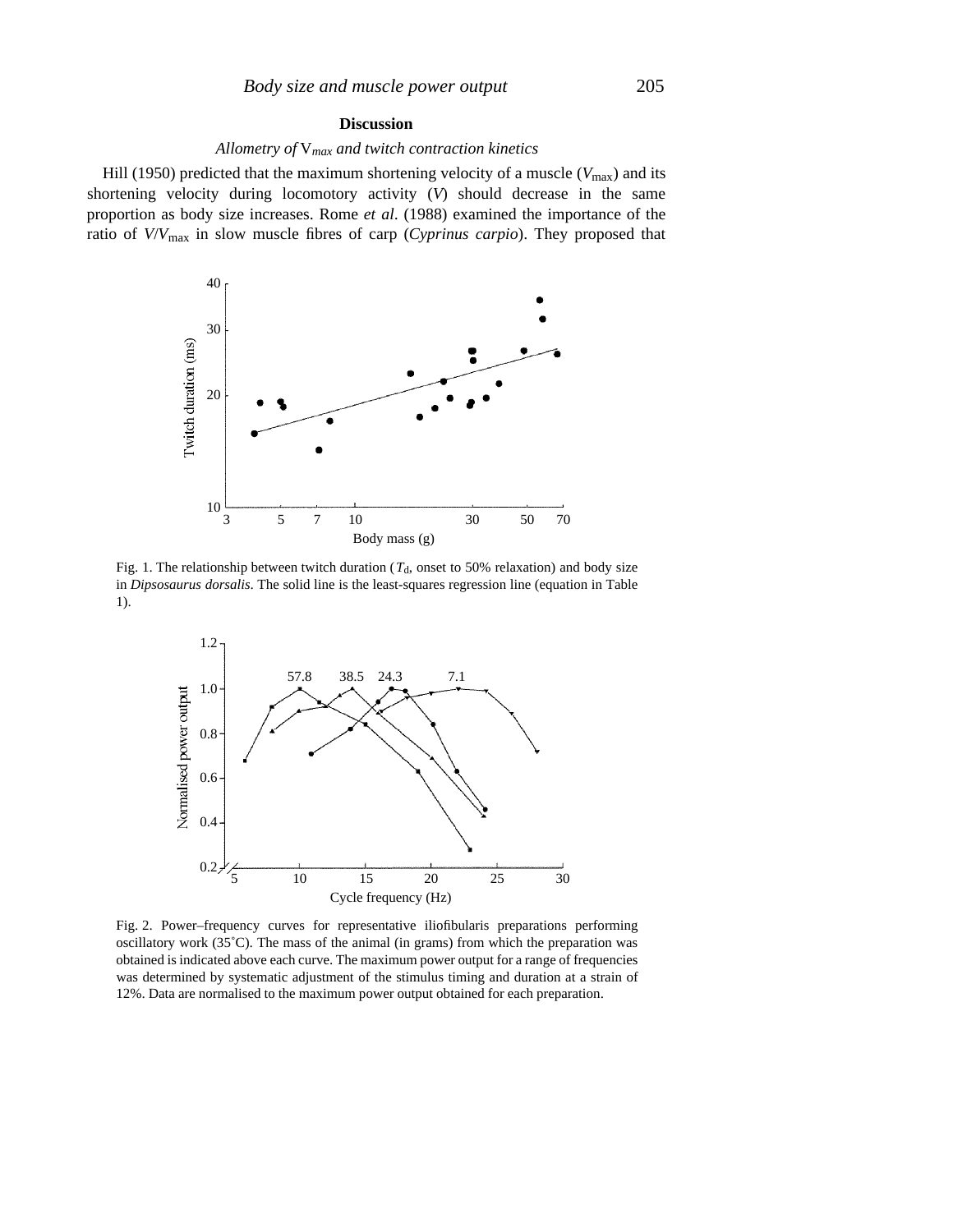## 206 T. P. JOHNSON AND OTHERS

muscles work over a limited range of *V*/*V*max values, in this way generating near-maximal power at high efficiency. The ratio *V*/*V*max is thought to represent a 'design constraint' for fish during steady swimming (Rome *etal*. 1988, 1990). In mammals, stride frequency and *V*max in slow soleus muscles both decline with increasing animal size in a manner which would tend to keep *V*/*V*max constant (Rome *et al*. 1990). However, *V*max is relatively



Fig. 3. The relationship between the cycle frequency at which power output was maximal (optimal cycle frequency) and body mass (35˚C). The upper line represents the least-squares regression line (equation given in Table 1). The lower line is the relationship between limb cycling frequency during burst running and body size (from Marsh, 1988).



Fig. 4. Work done per cycle (mass-specific,  $Jkg^{-1}$  freshmass) normalised to preparation mass under conditions that maximised power output as a function of body mass (35˚C). The solid line represents the least-squares regression line (equation in Table 1). One preparation, marked by an asterisk in this and two following figures, had an unusually low value for work output, possibly because of fibre damage. This value was not used in deriving the regression line.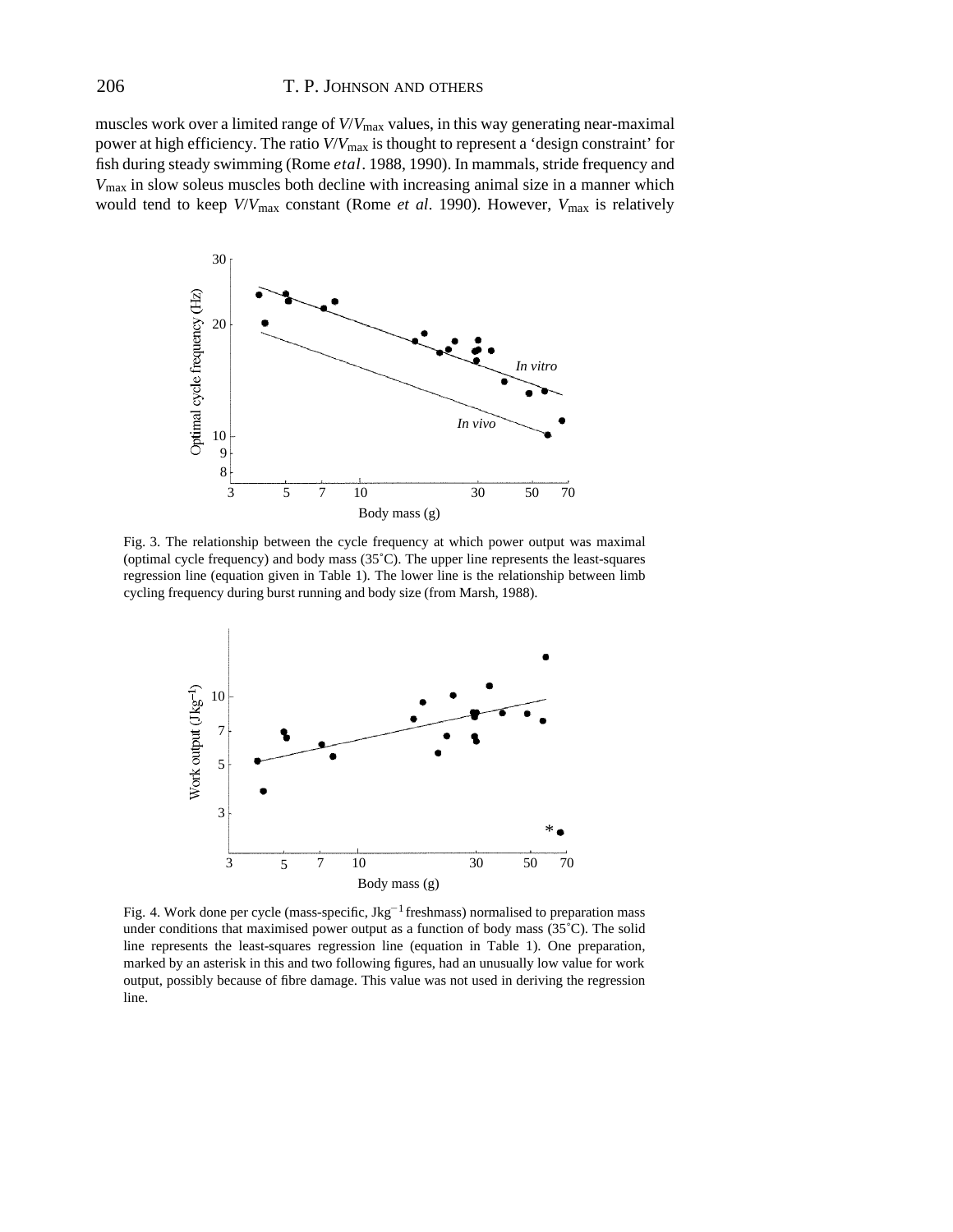independent of body size in fast-twitch fibres of mammals (Rome *et al.* 1990) and of dogfish (Curtin and Woledge, 1988). In *Dipsosaurus dorsalis*, *V*max (Marsh, 1988) and shortening velocity *in vivo* (see below) are relatively independent of body size in FG fibres, consistent with the constancy of *V*/*V*max for maximum power output.

In contrast to the independence of *V*max on body size, twitch contraction kinetics do change as animals grow. Developmental changes in twitch contraction kinetics have been correlated with the frequency of locomotor movements during burst activity for fish (Wardle, 1975), amphibians (Bennett *et al*. 1989) and reptiles (Marsh, 1990), including



Fig. 5. The tension  $(kNm^{-2})$  developed during oscillatory work at  $L_0$ , under conditions that maximised power output, as a function of body mass (35˚C). Values are normalised for crosssectional area (preparation mass divided by length, assuming a density of  $1\text{ g} \text{ ml}^{-1}$  for muscle).



Fig. 6. Maximum power output (mass-specific,  $Wkg^{-1}$  freshmass) as a function of body mass  $(35^{\circ}C).$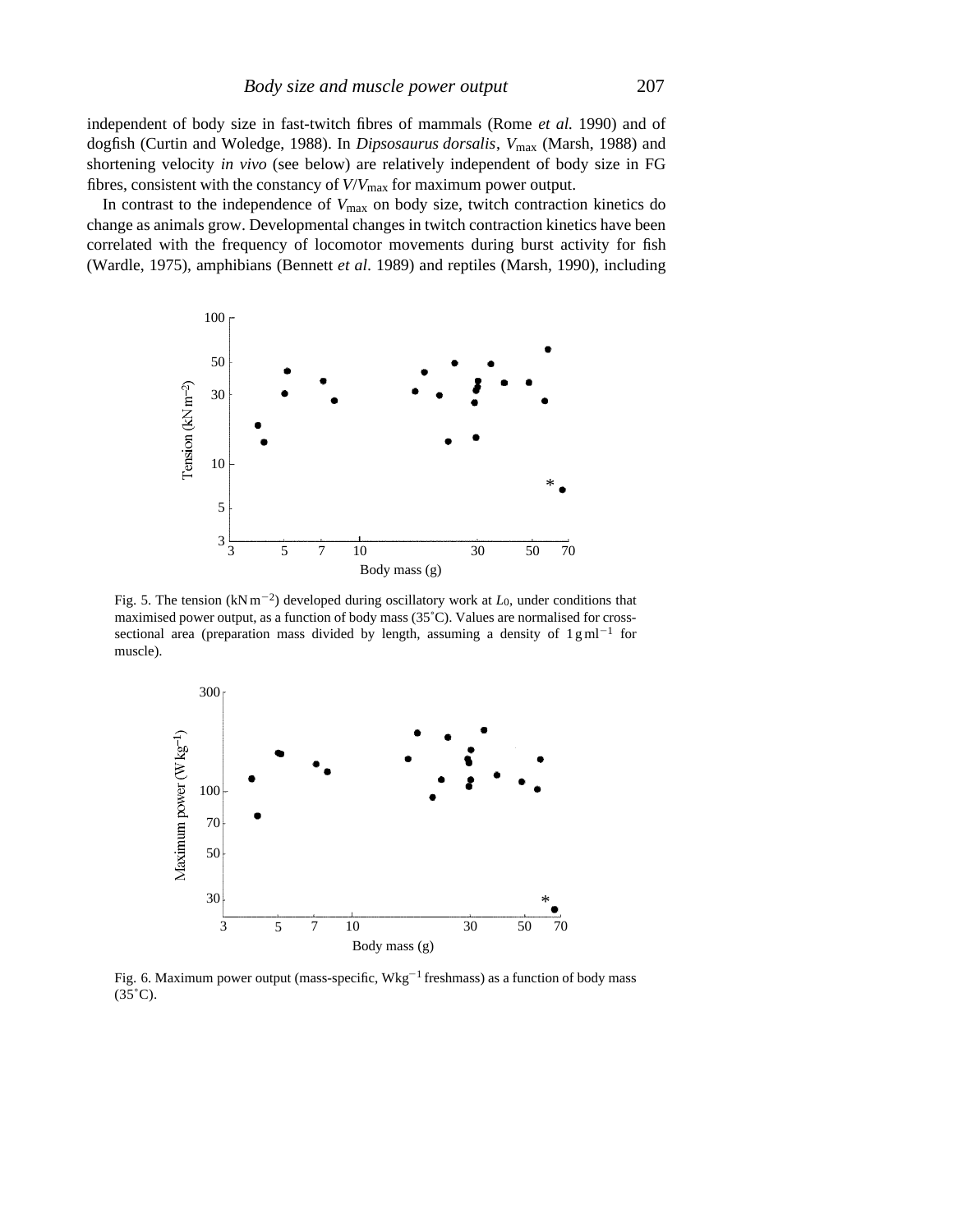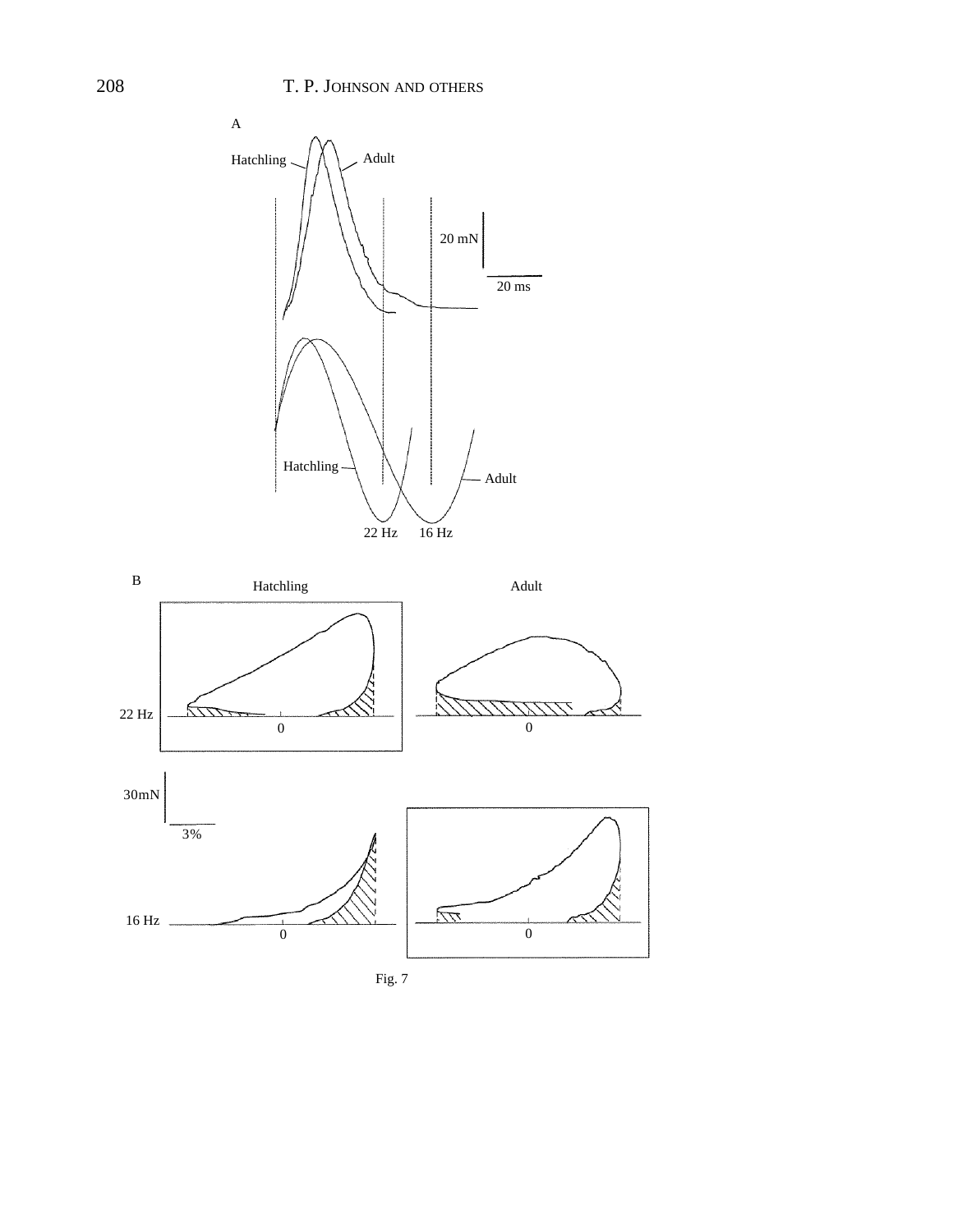Fig. 7. (A) Isometric twitches at 35˚C for preparations isolated from an adult (30g) and a hatchling (7g) lizard. The cycle frequencies of strain fluctuations that maximised power output in adult (16Hz) and hatchling (22Hz) preparations are also shown. The two dashed lines to the right of the force records are drawn to show the onset of the stretch half of the cycle; force produced during the stretch represents negative work. (B) Hypothetical work loops generated by plotting twitch force against strain (expressed as a percentage of resting length) at 22Hz and 16Hz. The timing of force production (phase) is that which maximised power output at 22Hz for hatchlings and 16Hz for adults (determined experimentally). The area inside the loop is the net positive work done by the muscle; the hatched area represents negative work. Work loops in the boxes are those in which theoretical work output is maximal. Note, at high frequencies, the adult muscle fibres fail to relax following shortening, force being generated during lengthening (negative work). At low frequencies, positive work output is compromised in hatchling fibres since the time course of force production during shortening (positive work) is reduced.

*Dipsosaurus* (Marsh, 1988). These changes in twitch duration have also been associated with changes in the optimal cycle frequency for power output in cod *Gadus morhua* (Altringham and Johnston, 1990) and now in *Dipsosaurus dorsalis* (Figs 1 and 2). In *Dipsosaurus*, the duration of the isometric twitch  $(T<sub>d</sub>)$  occupies 0.746±0.061 of half the strain cycle at  $f_{opt}$  in individuals of all sizes (mean $\pm$  s.p., 95% confidence interval 0.693–0.800, *N*=22). Both optimal cycle frequency and stride frequency change in a similar way with body size (Fig. 3). Thus, as an animal grows, there is an increase in twitch duration (Fig. 1) and an associated increase in stride duration (decrease in stride frequency; Fig. 3), tending to keep the ratio of twitch duration to cycle duration constant, at least at a single temperature. Because of different temperature coefficients for twitch duration and burst limb cycling frequency, the actual ratio of the two is a function of temperature (see Swoap *et al.* 1993 for further discussion). The studies mentioned above on fish muscle have emphasized the constancy of *V*/*V*max as a 'design constraint'. From our study it appears that the ratio of twitch duration to cycle duration is a similar 'design constraint' for muscle operation *in vivo*.

#### *Oscillatory work*

To maximise net work output, force must be developed during, and confined to, the shortening half of the strain cycle. An increase in the duration of the twitch as the animal grows would increase the chance of force being produced during the lengthening portion of the strain cycle, creating negative work, if the muscles were to operate at the high cycling frequencies characteristic of small animals (Fig. 7A,B). Thus, twitch contraction kinetics set the upper limit of cycling frequencies over which net work remains positive.

Why power output declines at low cycle frequencies is not obvious. For animals of all size there is a bell-shaped relationship between operating frequency and power output (Fig. 2). The power output at the optimal cycle frequency is independent of animal size (Fig. 6). Thus, at a frequency which is sub-optimal for the muscle of a small animal, the specific power output is less than that for the muscle of a larger animal at the same frequency (Fig. 2). Surely an 'adult twitch' can be simulated by increasing the duration of stimulation given to hatchling muscle fibres, partially tetanising them and increasing the time course of force production during shortening and thereby increasing work output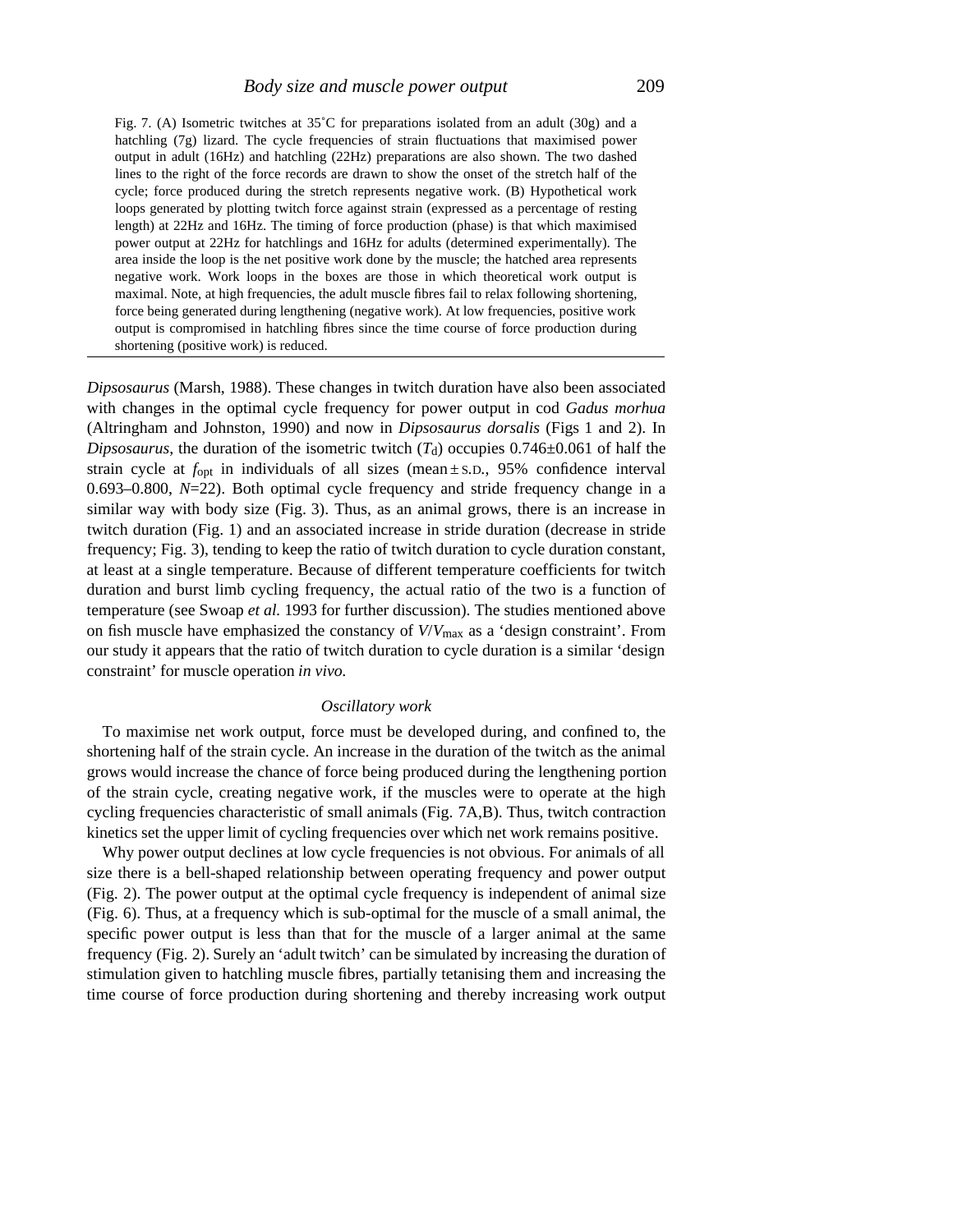(Fig. 7). Compared to adult muscle fibres, the faster rates of deactivation in hatchlings may be achieved by increasing the rate of  $Ca^{2+}$  pumping which incurs a significant cost (Marsh, 1990); fatigue may thus contribute to the observed decline in work/power output at low frequencies and the associated long stimulus durations in muscle fibres from hatchling lizards. The possible effects of parvalbumin on relaxation rate and therefore the capacity to do work during prolonged stimulation in this muscle is also the subject of further investigation.

The optimal cycling frequency for power output *in vitro* (*f*opt) and limb cycling frequency *invivo* (*f*; Marsh, 1988) change in exactly the same way with increasing animal sizes  $(f_{opt} \propto M^{-0.237}, f \propto M^{-0.238}$ ; see Fig. 3). This correspondence presumably reflects the importance of muscle contractile performance in determining the characteristics of burst running behaviour. The optimal cycling frequency for power output (*in vitro*) is about 20% greater than the maximum stride frequency for animals of all size (Fig. 3). Interestingly, at lower temperatures, limb cycling frequency and the optimal cycling frequency for power output are more closely matched (Swoap *et al*. 1993). The reasons for the seemingly sub-optimal stride frequency are unclear. Constraints on *in vivo* operation may be imposed on the muscle by the elastic storage and inertial loading at high temperatures and associated high operating frequencies. Inertial loads are experienced particularly at high speeds and include forces imposed by the body mass during ground contact and the mass of the limb during the recovery stroke (Marsh, 1990). Thus, the limb cycling frequency adopted by the animal and ultimately the maximal running speed may represent a compromise between the increasing losses incurred through inertial loading as maximal velocity increases and the additional power available to accelerate the body with increasing operating frequency.

## *Implications for running performance*

In accordance with the prediction of Hill's (1950) model of geometric similarity, burst running speed is independent of body size in *Dipsosaurus dorsalis* (Marsh, 1988). In this study we have attempted to assess the validity of the assumptions and predictions of Hill's model and to determine the importance of muscle contractile performance on the relationship between running speed and body size.

Burst limb cycling frequency and the optimal cycling frequency for power output change in the same way with body size. Thus, if we assume that animals of different size maximise work output per cycle at the cycling frequency chosen, work done per cycle and power output *in vivo* will also change in a similar manner with body size as measured *in vitro*. The model of 'geometric similarity' assumes that force/cross-sectional area is constant over body size (Hill, 1950). Marsh (1988) found that the maximum isometric force/cross-sectional area that the muscle was capable of producing and the shape of the force–velocity curve were independent of body size. Likewise, the force produced at resting length during sinusoidal shortening is independent of body size (Fig. 5). Thus, hatchling and adult animals are operating at a similar point on the force–velocity curve, producing similar forces (Fig. 5) at equivalent shortening velocities (see below). The model of geometric similarity also predicts that work/contraction for a given volume of muscle should be independent of body size and that the power expended during running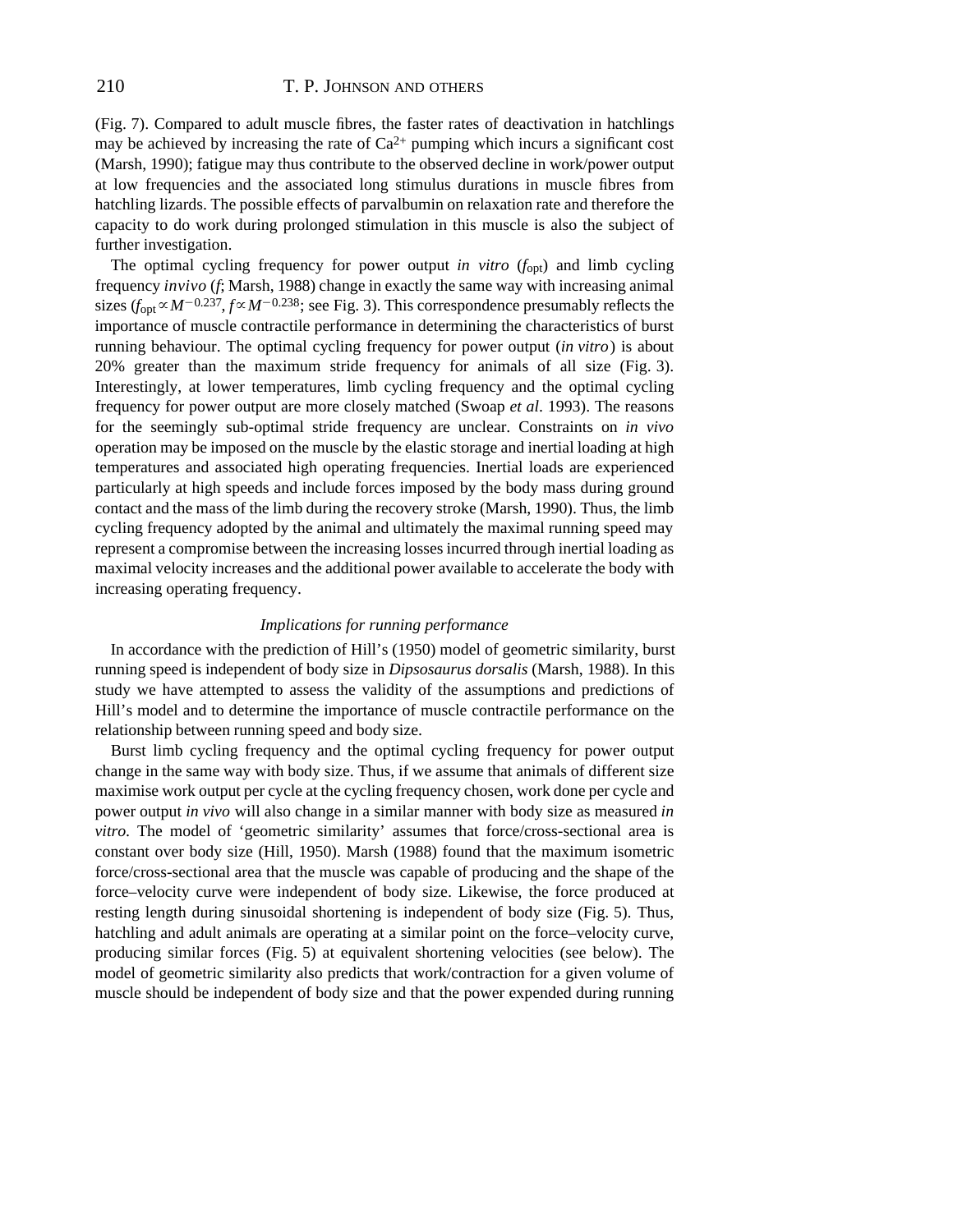should be relatively larger in small animals (i.e. power available for running  $\alpha M^{2/3}$ ; Hill, 1950). Work per cycle increases with size, the increase being inversely proportional to the change in optimal cycle frequency (i.e.  $W_{opt} \propto M^{0.238}$ ,  $f_{opt} \propto M^{-0.237}$ ) (Table 1; Figs 3 and 4). Mass-specific power output is equal to the product of mass-specific work per cycle and the cycle frequency and is therefore independent of body size (Fig. 6):

$$
Power = W_{opt} \times f_{opt}.
$$
  
Power  $\propto M^{0.24} \times M^{-0.24} \propto M^{0}$ . (1)

Therefore:

Assuming geometric similarity for hindlimb muscle mass for hatching and adult individuals, the 'absolute power' available for burst running (W) will increase linearly with body mass (
$$
M^{1.0}
$$
) rather than being relatively larger in smaller animals.

Hill's (1950) model predicts that for gemetrically similar animals muscle shortening velocity (*V*) and running speed should be independent of body size. In *Dipsosaurus*, if the muscle shortens in time  $\Delta t$ ( $\propto$ 1/*f*<sub>opt</sub> $\propto$ M<sup>-0.24</sup>) and muscle length (*L*<sub>0</sub>) is proportional to *M*0.33:

 $V = L_0/\Delta t$ .

Therefore:

$$
V \propto M^{0.33} \times M^{-0.24} \propto M^{0.09} \,. \tag{2}
$$

If one assumes geometric similarity, muscle length is proportional to limb length and thus shortening velocity (*V*) is also a measure of running speed (Hill, 1950).

However, hatchling and adult lizards are not necessarily geometrically similar and thus the relative proportions of limb and body size may change during growth. Relative changes in limb and body dimensions have previously been correlated with maximum sprint performance in lizards (Garland, 1985; Losos, 1990). For example, hindlimb length is positively correlated with sprint performance in *Anolis* lizards (Losos and Sinervo, 1989). Thus, if the hindlimb completes a single cycle in time  $t \left(\frac{\alpha 1}{f}\right)$  and the length of the hindlimb ( $L_{\text{HL}}$ ) is proportional to  $M^{0.29}$  (Marsh, 1988) then  $L_{\text{HL}}/t$  also represents a measure of burst running velocity (*V*R):

Therefore:

$$
V_{\rm R} \propto L_{\rm HL}/t.
$$

$$
V_{\rm R} \propto M^{0.29} \times M^{-0.24} \propto M^{0.05} \,. \tag{3}
$$

By comparing relationships 2 and 3, one can see how the proportionally longer hindlimbs in smaller individuals of *Dipsosaurus dorsalis* are thought to contribute to similar sprint running speeds observed in adults and hatchlings (Marsh, 1988). Relative muscle mass has also been shown to be important in determining the scaling of maximum running speeds: in the Australian lizard *Amphibolurus nuchalis* relative thigh muscle mass and maximum running speed increase with body size (Garland, 1985). Proportionally larger limb muscle mass in hatchlings of *Dipsosaurus* would clearly contribute to the observed independence of burst running speed on size.

The analyses presented here represent a modification of 'geometric similarity' based upon muscle contractile performance under conditions more relevant to locomotion (than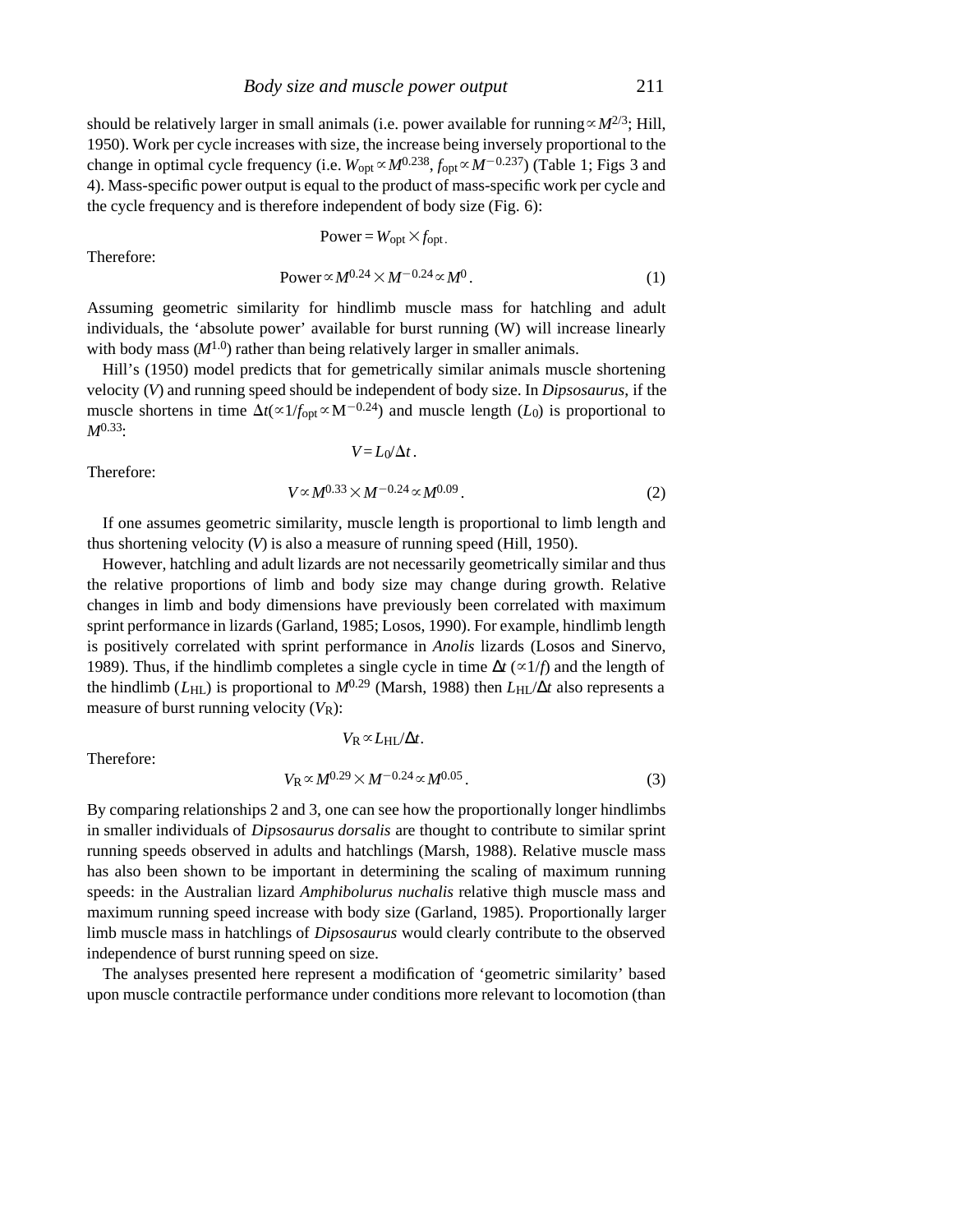are isometric and isotonic contraction). The net result is roughly the same; maximal running speed is relatively mass-independent ( $\propto M^{0.09}$ ) although the assumptions of the original model are clearly inaccurate. Whether these predictions represent general properties of limb muscle or simply those of *Dipsosaurus* remains to be tested. It would be useful in testing these predictions to determine whether the same relationships hold in species in which there is a positive allometry between body size and maximal running speed. In addition, we still have no way of determining whether the animal is capable of the fine adjustments in the timing and duration of stimulation employed *in vitro* to maximise power output. Thus, power output *in vivo* during burst running may be constrained by limits to the pattern of activation by the neuromuscular system. The importance of constraints such as this may differentially affect locomotor capacity at different stages of development. Thus, an explanation for the relationship between running velocity and body size involves a complex interaction between maximum available power (measured *in vitro*), limb morphology and the constraints imposed by gravitational forces (inertial loading) and limits to biological design.

We thank Bill Mautz for assistance in obtaining specimens and Doug Syme for invaluable technical assistance. This research was supported by NSF grants DCB-8812028 and IBN-9118346 to A. F. Bennett and DCB-8811347 to R. K. Josephson.

#### **References**

- ALTRINGHAM, J. D. AND JOHNSTON, I. A. (1990). Scaling effects on muscle function: power output of isolated fish muscle fibres performing oscillatory work. *J*. *exp*. *Biol*. **151**, 453–467.
- ARCHER, S. D., ALTRINGHAM, J. D. AND JOHNSTON, I. A. (1990). Scaling effects on the neuromuscular system, twitch kinetics and morphometrics of the cod, *Gadus morhua*. *Mar*. *Behav*. *Physiol*. **17**, 137–146.
- BENNETT, A. F., GARLAND, T. AND ELSE, P. L. (1989). Individual correlation of morphology, muscle mechanics and locomotion in a salamander. *Am*. *J*. *Physiol*. **256**, R1200–R1208.
- CANNELL, M. B.(1986). Effect of tetanus duration on free calcium during the relaxation of frog skeletal muscle fibres. *J*. *Physiol*., *Lond*. **376**, 203–218.
- CURTIN, N. A. AND WOLEDGE, R. C. (1988). Power output and force–velocity relationship of live fibres from white myotomal muscle of the dogfish *Scyliorhinus canicula*. *J*. *exp*. *Biol*. **140**, 187–197.
- GARLAND, T. (1982). Scaling maximal running speed and maximal aerobic speed to body mass in mammals and lizards. *Physiologist* **25**, 338.
- GARLAND, T. (1983). The relation between maximal running speed and body mass in terrestrial mammals. *J*. *Zool*., *Lond*. **199**, 157–170.
- GARLAND, T. (1985). Ontogenetic and individual variation in size, shape and speed in the Australian agamid lizard *Amphibolurusnuchalis*. *J*. *Zool*., *Lond*. *A* **206**, 425–439.
- GLEESON, T. T., P UTNAM, R. W. AND BENNETT, A. F. (1980). Histochemical, enzymatic and contractile properties of skeletal muscle fibres in the lizard *Dipsosaurusdorsalis*. *J*. *exp*. *Zool*. **214**, 293–302.
- GUNTHER, B. (1975). Dimensional analysis and theory of biological similarity. *Physiol*. *Rev*. **55**, 659–699.
- HEGLUND, N. C., TAYLOR, C. R. AND MCMAHON, T. A. (1974). Scaling stride frequencies and gait to animals size: mice to horses. *Science* **186**, 1112–1113.
- HERTZ, P. E., HUEY, R. B. AND NEVO, E. (1983). Homage to Santa Anita: Thermal sensitivity of sprint speed in agamid lizards. *Evolution* **37**, 1075–1084.
- HILL, A. V.(1950). The dimensions of animals and their muscular dynamics. *Sci*. *Prog*. **38**, 209–230.
- HUEY, R. B. (1982). Phylogenetic and ontogenetic determinants of sprint performance in some diurnal Kalahari lizards. *Koedoe* **25**, 43–48.